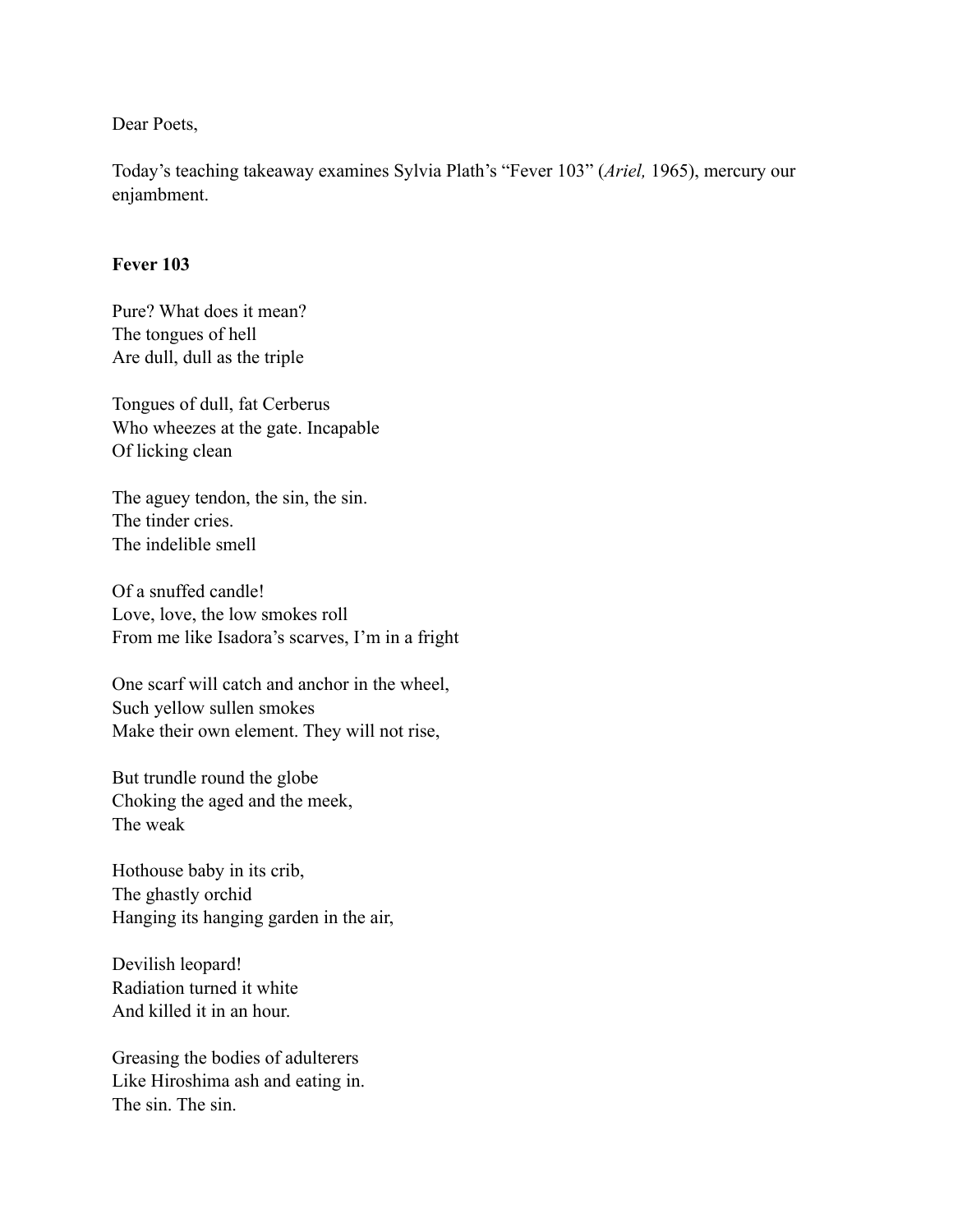Darling, all night I have been flickering, off, on, off, on. The sheets grow heavy as a lecher's kiss.

Three days. Three nights. Lemon water, chicken Water, water make me retch.

I am too pure for you or anyone. Your body Hurts me as the world hurts God. I am a lantern——

My head a moon Of Japanese paper, my gold beaten skin Infinitely delicate and infinitely expensive.

Does not my heat astound you. And my light. All by myself I am a huge camellia Glowing and coming and going, flush on flush.

I think I am going up, I think I may rise—— The beads of hot metal fly, and I love, I

Am a pure acetylene Virgin Attended by roses,

By kisses, by cherubim, By whatever these pink things mean. Not you, nor him

Nor him, nor him (My selves dissolving, old whore petticoats)—— To Paradise.

How It's Put Together I'm captivated by the poem's softer alliterative sparks. Some of Plath's words keep their own sonic company:

Hothouse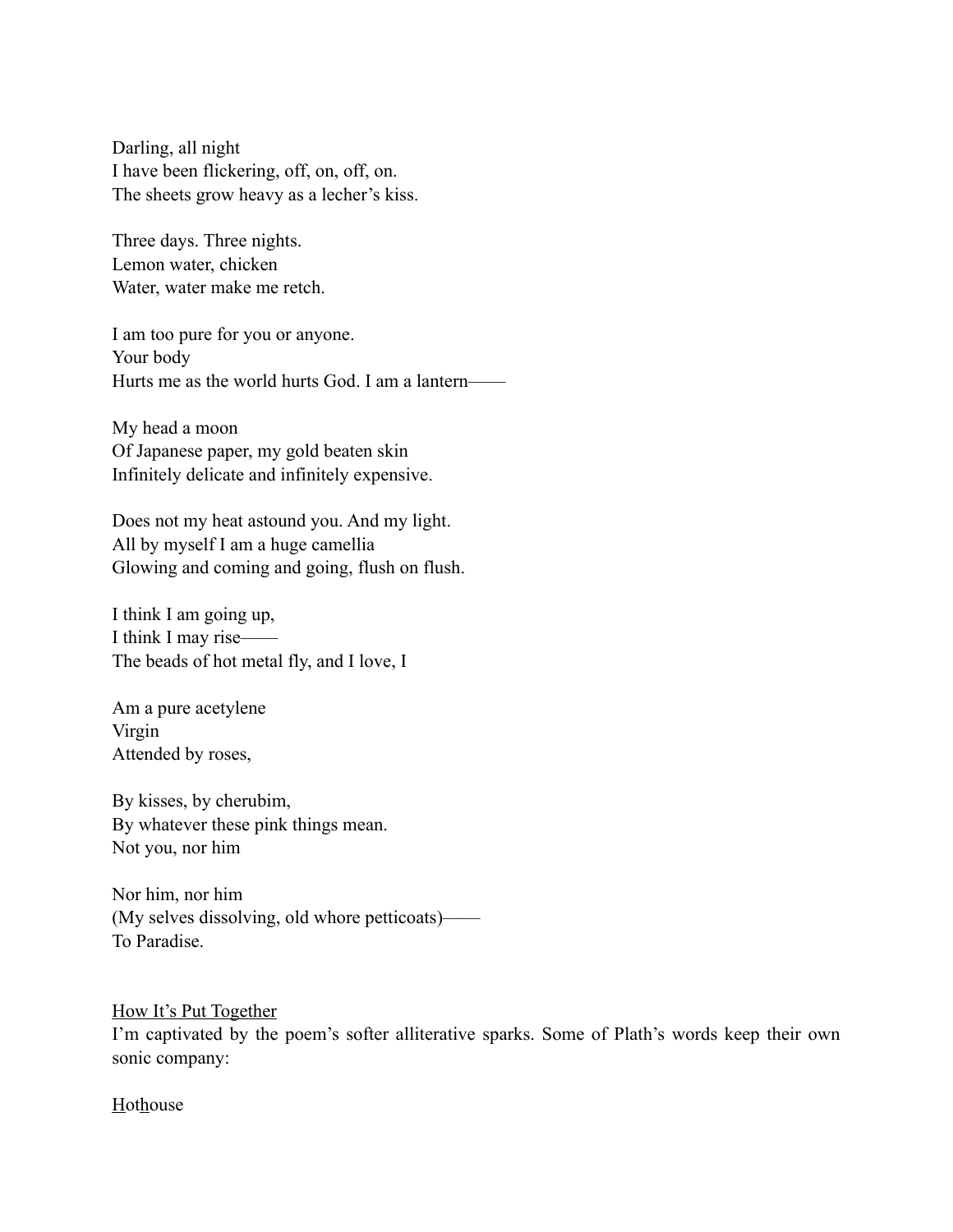## Cerberus

Others stroll the neighborhood in pairs:

yellow sullen

trundle round

Hiroshima ash

selves dissolving

Alliteration at Van Allen Belt heights stunts a poem's beauty. On the other hand, no alliteration is like opening a pretzel stand in the middle of a salt shortage. Most of "Fever 103" finds its alliterative comfort zone through subtle concealment. Close listening uncovers the trinkets, as in:

I am a huge camellia / Glowing

Plath's vowels likewise pair off:

Of a snuffed

gate. Incapable

Devilish leopard!

Twice, they triple step:

in its crib

killed it in

This string of five O's—short contrasted with long—owes its real-estate to the letter L:

Love, love, the low smokes roll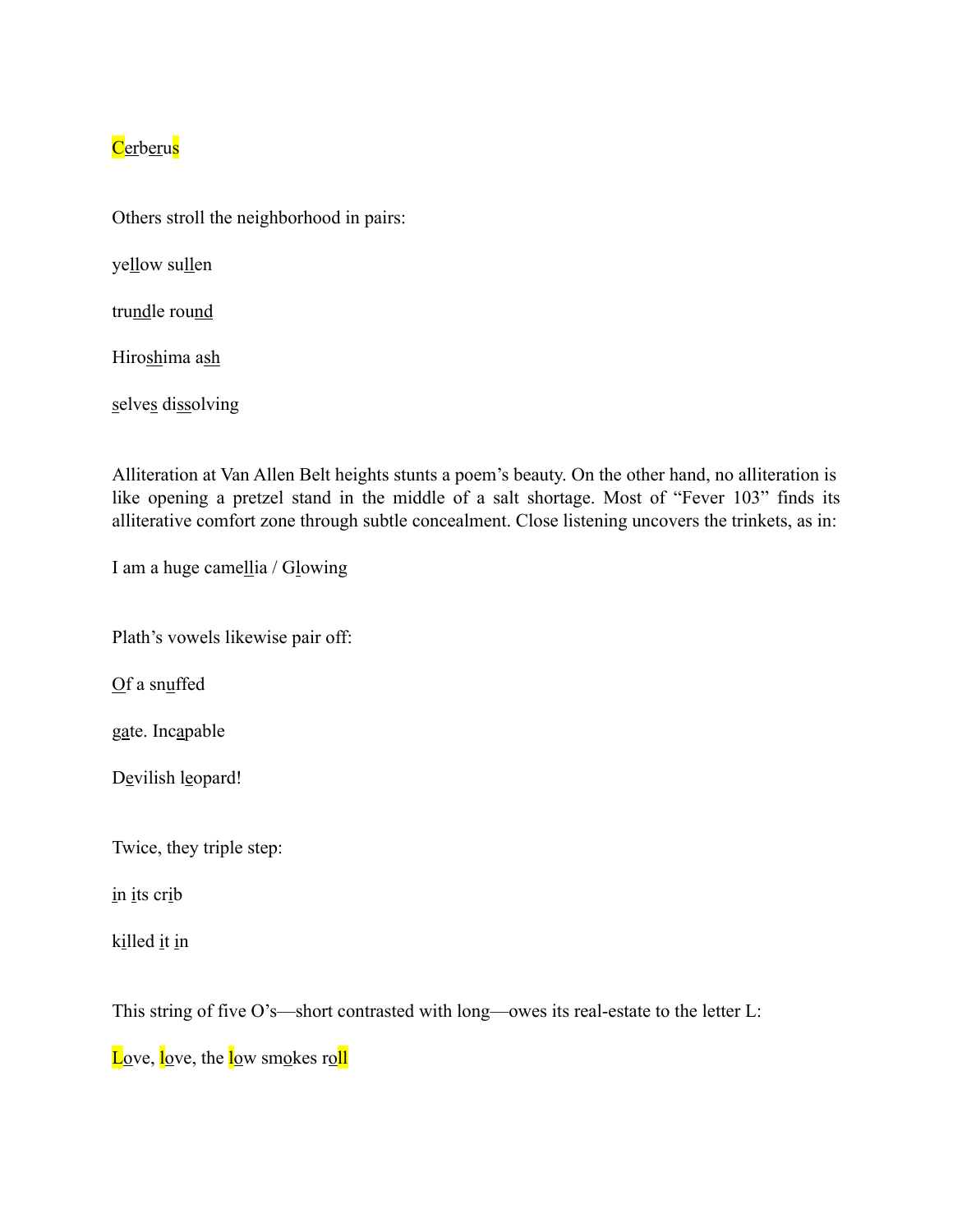Taking its cue from "Isadora's scarves," Plath's enjambment billows. Confession: it wasn't until 2016 that I gave credence to the visual nuances between enjambed and end-stopped. One of my USM colleagues, Todd Osborne, paid considerable attention to these qualities, his enjambment comments shedding the line-break light.

The dismount/landing aspect of end-stopped, coupled with the flow of enjambment, opens our options for embracing the poetic line á la stop-start or towrope.

The following diagram shows "Fever 103's" enjambment and letter-level happenings:

| Pure? What does it mean?<br>The tongues of hell<br>Are dull, dull as the triple                                                                       | [two/three-jamb'd]<br>[stanza-jamb'd]                     |
|-------------------------------------------------------------------------------------------------------------------------------------------------------|-----------------------------------------------------------|
| Tongues of dull, fat Cerberus<br>Who wheezes at the gate. Incapable<br>Of licking clean                                                               | [one/two-jamb'd]<br>[two/three-jamb'd]<br>[stanza-jamb'd] |
| The aguey tendon, the sin, the sin.<br>The tinder cries.<br>The indelible smell                                                                       | [stanza-jamb'd]                                           |
| Of a snuffed candle!<br>Love, love, the low smokes roll<br>Fr <mark>om me li</mark> ke Isadora's scarves, I'm in a fright                             | [two/three-jamb'd]<br>[stanza-jamb'd]                     |
| One scarf will catch and anchor in the wheel,<br>Such yellow sullen smokes<br>Make their own element. They will not rise,                             | [two/three-jamb'd]                                        |
| But trundle round the globe                                                                                                                           | [one/two-jamb'd]                                          |
| Choking the aged and the meek,<br>The weak                                                                                                            | [stanza-jamb'd]                                           |
| Hothouse baby in its crib,<br>The <b>g</b> hastly orchid<br>Hanging its hanging garden in the air,                                                    | [two/three-jamb'd]                                        |
| Devilish leopard!<br>Radiation turned it white<br>A <mark>n</mark> d k <mark>i</mark> lle <mark>d i</mark> t in a <mark>n</mark> hou <mark>r</mark> . | [two/three-jamb'd]                                        |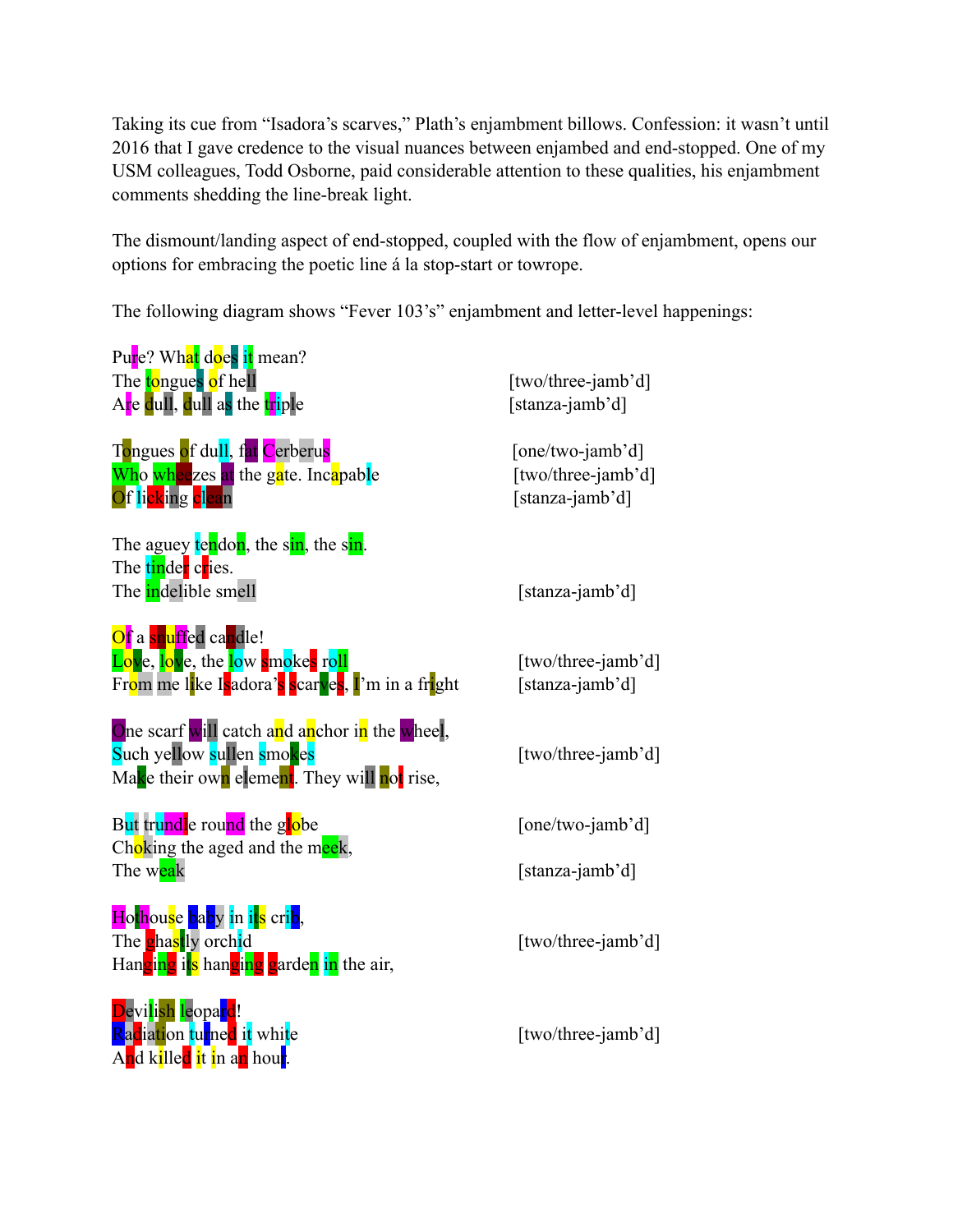| Greasing the bodies of adulterers<br>Like Hiroshima ash and eating in.<br>The sin. The sin.                                                                                                  | [one/two-jamb'd]                       |
|----------------------------------------------------------------------------------------------------------------------------------------------------------------------------------------------|----------------------------------------|
| Darling, all night<br>I have been flickering, off, on, off, on.<br>The sheets grow heavy as a lecher's kiss.                                                                                 | [one/two-jamb'd]                       |
| Three days. Three nights.<br>Lemon water, chicken<br><mark>Wat</mark> er, <mark>wat</mark> er <mark>m</mark> ake <mark>m</mark> e r <mark>et</mark> ch.                                      | [two/three-jamb'd]                     |
| I am too pure for you or anyone.<br>Your body<br>H <mark>urts</mark> me a <mark>s</mark> the w <mark>or</mark> ld h <mark>urts</mark> God. I am a lantern                                    | [two/three-jamb'd]                     |
| My head a moon<br>Of Japanese paper, my gold beaten skin<br><b>Infinitely delicate and infinitely expensive.</b>                                                                             | [one/two-jamb'd]<br>[two/three-jamb'd] |
| Does no <mark>t</mark> my h <mark>eat</mark> astound you. And m <mark>y li</mark> gh <mark>t</mark> .<br>All by myself I am a huge camellia<br>Glowing and coming and going, flush on flush. | [two/three-jamb'd]                     |
| I think I am going up,<br>I think I may rise-<br>The beads of hot metal fly, and I love, I                                                                                                   | [stanza-jamb'd]                        |
| Am a p <mark>ur</mark> e acetylene<br>Virgin<br>Attended by roses,                                                                                                                           | [one/two-jamb'd]<br>[two/three-jamb'd] |
| By kisses, by cherubim,<br>By whatever these pink things mean.<br>Not you, nor him                                                                                                           | [stanza-jamb'd]                        |
| Nor him, nor him<br>(My selves dissolving, old whore petticoats)<br>To Paradise.                                                                                                             |                                        |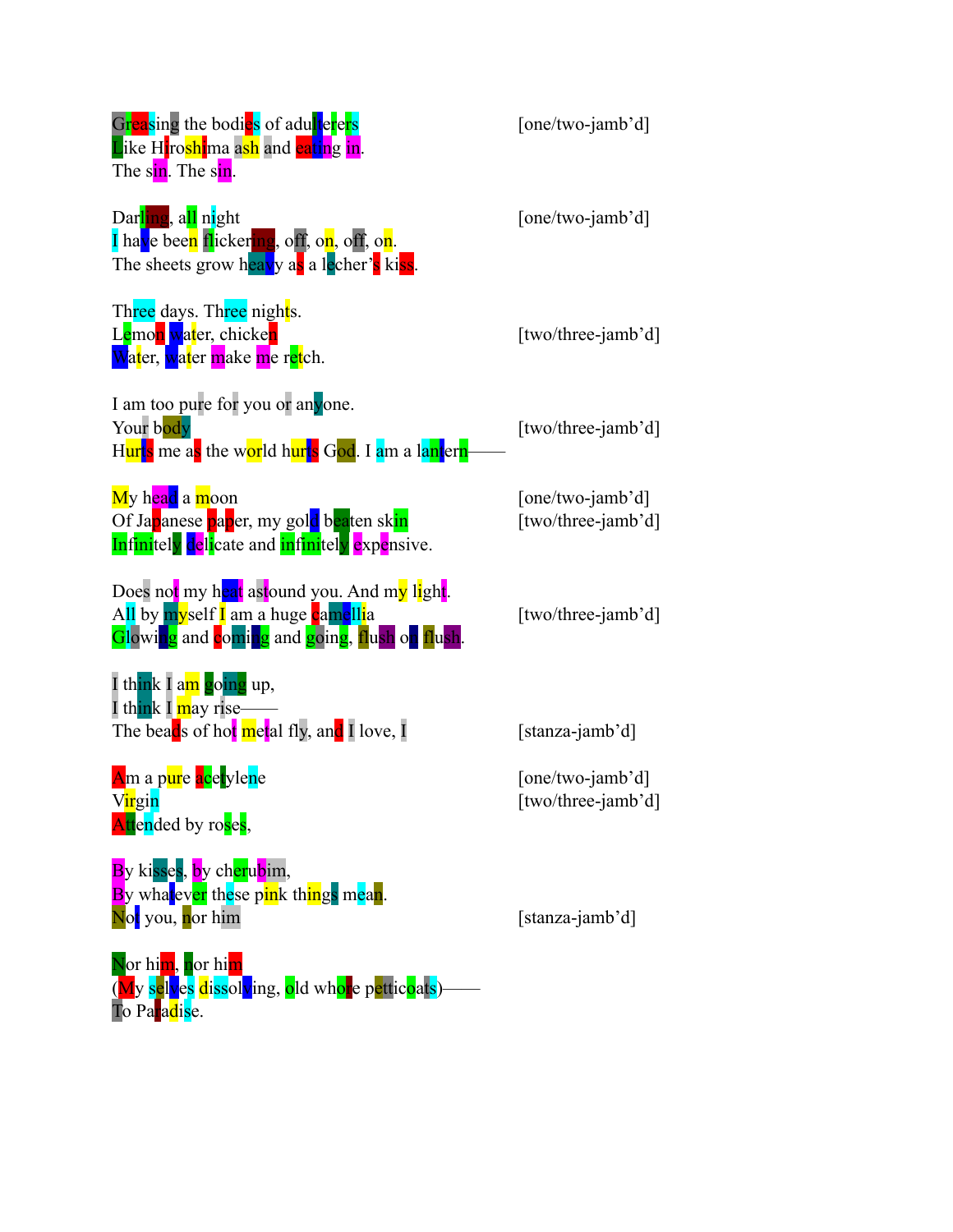## A Closer Look at the Lines

Are dull, dull as the triple Repetition that bridges to

Tongues of dull, fat Cerberus mythological creature, Who wheezes at the gate. Incapable its breathing described, its Of licking clean tongues

The aguey tendon, the sin, the sin. failing a task; repetition. The indelible smell **P**ivot to the sense of smell.

Of a snuffed candle! The odor! (heat-related) Love, love, the low smokes roll Repetition, smoke ties in with *candle*. From me like Isadora's scarves, I'm in a fright Simile, image, celebrity (Isadora Duncan).

One scarf will catch and anchor in the wheel, Reference to how Isadora Duncan died. Such yellow sullen smokes Return of *smokes* with two modifiers, Make their own element. They will not rise, exploration of smokes. What they fail to do.

Choking the aged and the meek, Continuation of their task, The weak rhyming of *meek*/*weak*.

Hothouse baby in its crib, Image (heat). The ghastly orchid Image with adjectival assist. Hanging its hanging garden in the air, The orchid carries out its task.

Radiation turned it white Heat intensification.

Like Hiroshima ash and eating in. Simile tied to atomic atrocity. The sin. The sin. The sin. Rhyme, repetition (echoes Ln 7).

I have been flickering, off, on, off, on. Flickering = heat. Repetition. The sheets grow heavy as a lecher's kiss. Simile.

Pure? What does it mean? One-word question, followed by another question. The tongues of hell The underworld with its body parts.

The tinder cries. Note the letter  $\&$  iamb relationship: *tendon/tinder*.

But trundle round the globe Instead of rising, they accomplish something else.

Devilish leopard!  $\text{Adjective} + \text{animal (devil} = \text{hell} = \text{heat}).$ And killed it in an hour. The time it takes for heat to kill the orchid

Greasing the bodies of adulterers Sensual act performed on sinners.

Darling, all night Shift to term of endearment and measure of time.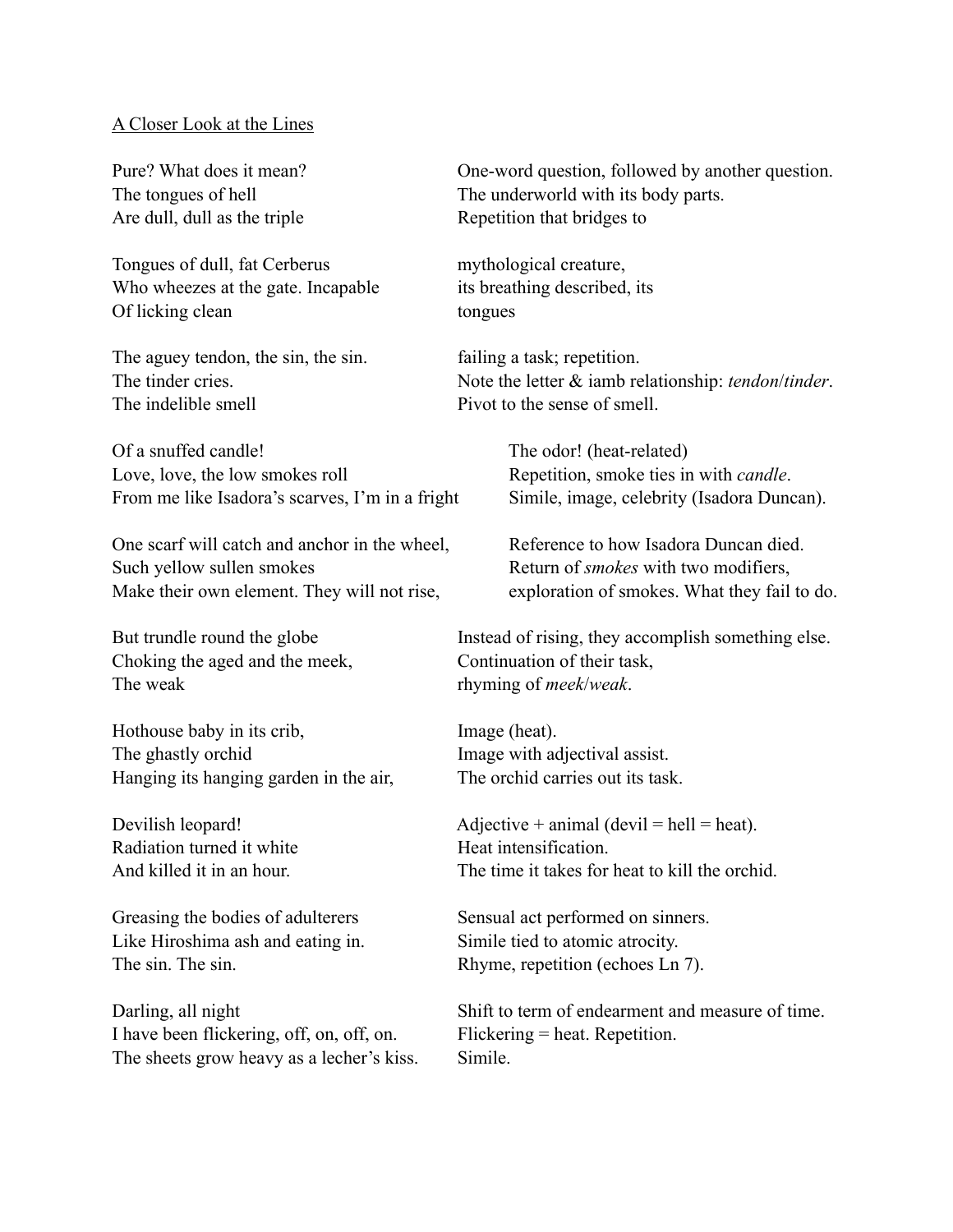| Three days. Three nights.                                                                    | Measurements of time.                                                 |  |
|----------------------------------------------------------------------------------------------|-----------------------------------------------------------------------|--|
| Lemon water, chicken                                                                         | Fever remedies.                                                       |  |
| Water, water make me retch.                                                                  | Remedy repetition, end result.                                        |  |
| I am too pure for you or anyone.<br>Your body                                                | Return of poem's first word. Definitive statement.<br>Darling's body. |  |
| Hurts me as the world hurts God. I am a lantern--- Pain, world against God. Speaker as heat. |                                                                       |  |
| My head a moon                                                                               | Speaker's head as the sun's opposite.                                 |  |
| Of Japanese paper, my gold beaten skin                                                       | Hiroshima link, twice-modified noun.                                  |  |
| Infinitely delicate and infinitely expensive.                                                | Repetition, notions of the pristine.                                  |  |
| Does not my heat astound you. And my light.                                                  | Queries re: radiance.                                                 |  |
| All by myself I am a huge camellia                                                           | Solo act allows for becoming a tea plant.                             |  |
| Glowing and coming and going, flush on flush.                                                | Radiance, motion, repetition.                                         |  |
| I think I am going up,                                                                       | Ascension.                                                            |  |
| I think I may rise-                                                                          | Repetition, ascension.                                                |  |
| The beads of hot metal fly, and I love, I                                                    | Heat, repetition.                                                     |  |
| Am a pure acetylene                                                                          | Purity revisit, extreme-heat word.                                    |  |
| Virgin                                                                                       | One-word line, rhyme semblance to <i>pure</i> .                       |  |
| Attended by roses,                                                                           | The floral, carrying out its job, as do the                           |  |
| By kisses, by cherubim,                                                                      | kisses and cherubim.                                                  |  |
| By whatever these pink things mean.                                                          | Color query.                                                          |  |
| Not you, nor him                                                                             | Negation of Darling and another male.                                 |  |
| Nor him, nor him                                                                             | And another, another.                                                 |  |
| (My selves dissolving, old whore petticoats)–                                                | Multiple melting, two noun modifications.                             |  |
| To Paradise.                                                                                 | Destination attained.                                                 |  |

Try This Counter to Plath, write a poem about the coldest day you can recall.

How did your body endure? Other than a snuffed candle (Plath's image is untouchable!) what did your breath resemble?

Incorporate repetition, a mythological being, and at least two doubly modified nouns.

Address and negate the beloved.